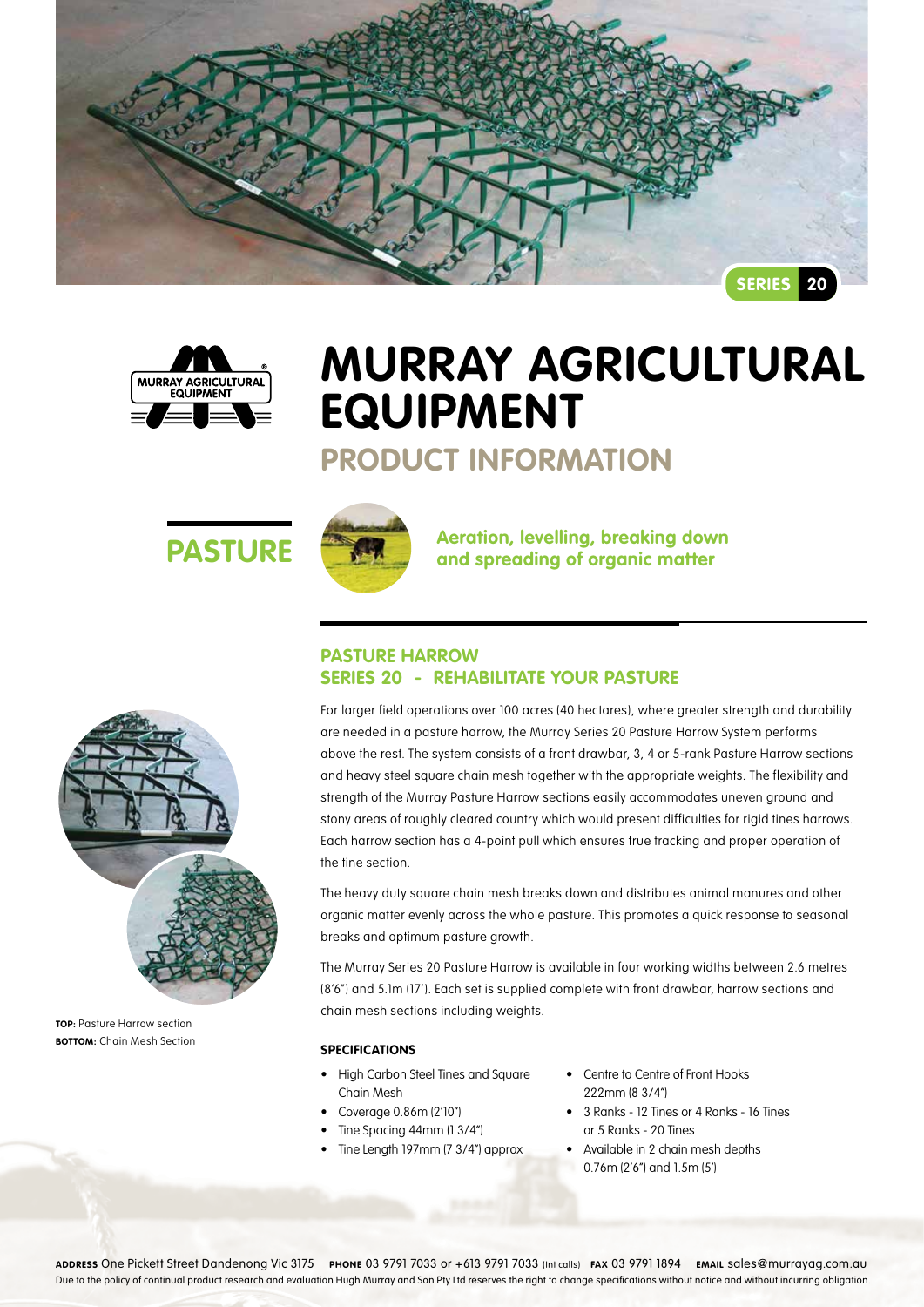# **Pasture**

### **3 Rank sets**



#### **Coverage: Deep Mesh Chain - Standard 0.76m (2'6")**

|                    | <b>DRAG TYPE</b> |        |        |       | LIFT TYPE |        |          |
|--------------------|------------------|--------|--------|-------|-----------|--------|----------|
| No. of Sections    | 3                |        | 5      | 6     |           | 4      | 5        |
| Model No.          | 20001            | 20002  | 20003  | 20004 | 20240     | 20241  | $20242*$ |
| Coverage (m)       | 2.59             | 3.45   | 4.31   | 5.18  | 2.59      | 3.45   | 4.31     |
| Coverage (ft' in") | 8'6''            | 11'4'' | 14'2'' | 17'   | 8'6''     | 11'4'' | 14'2''   |
| Weight (kg)        | 152              | 230    | 285    | 345   | 200       | 280    | 348      |

#### **Coverage: Deep Mesh Chain - Super 1.5m (5')**

|                    | DRAG TYPE |        |        |       | LIFT TYPE |        |          |
|--------------------|-----------|--------|--------|-------|-----------|--------|----------|
| No. of Sections    | 3         |        | 5      | 6     | 3         |        | 5        |
| Model No.          | 20005     | 20006  | 20007  | 20008 | 20244     | 20245  | $20246*$ |
| Coverage (m)       | 2.59      | 3.45   | 4.31   | 5.18  | 2.59      | 3.45   | 4.31     |
| Coverage (ft' in") | 8'6''     | 11'4'' | 14'2'' | 17'   | 8'6''     | 11'4'' | 14'2''   |
| Weight (kg)        | 197       | 297    | 365    | 435   | 249       | 352    | 434      |

\*Lift sets Model Numbers 20242 and 20246 also include a Rear Lift/ Hoist extension bar.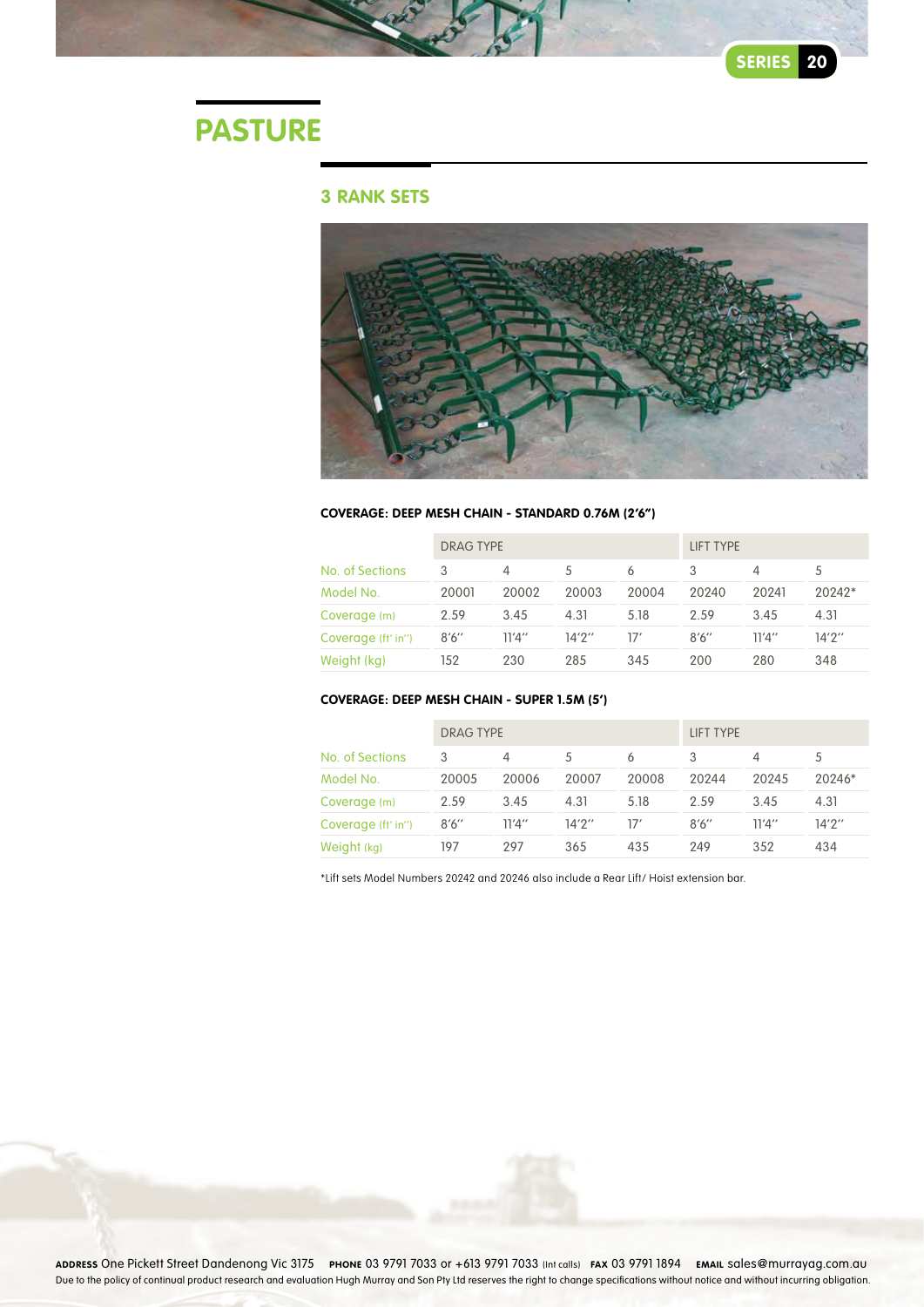# **Pasture**

### **4 Rank sets**



#### **Coverage: Deep Mesh Chain - Standard 0.76m (2'6")**

|                    | <b>DRAG TYPE</b> |        |        |       |  |  |
|--------------------|------------------|--------|--------|-------|--|--|
| No. of Sections    | 3                | 4      | 5      | 6     |  |  |
| Model No.          | 20009            | 20010  | 20011  | 20012 |  |  |
| Coverage (m)       | 2.59             | 3.45   | 4.31   | 5.18  |  |  |
| Coverage (ft' in") | 8'6''            | 11'4'' | 14'2'' | 17'   |  |  |
| Weight (kg)        | 180              | 268    | 323    | 390   |  |  |

### **Coverage: Deep Mesh Chain - Super 1.5m (5')**

|                    | <b>DRAG TYPE</b> |        |        |       |  |  |
|--------------------|------------------|--------|--------|-------|--|--|
| No. of Sections    | 3                |        | 5      |       |  |  |
| Model No.          | 20013            | 20014  | 20015  | 20016 |  |  |
| Coverage (m)       | 2.59             | 3.45   | 4.31   | 5.18  |  |  |
| Coverage (ft' in") | 8'6''            | 11'4'' | 14'2'' | 17'   |  |  |
| Weight (kg)        | 225              | 335    | 403    | 479   |  |  |

**Address** One Pickett Street Dandenong Vic 3175 **Phone** 03 9791 7033 or +613 9791 7033 (Int calls) **Fax** 03 9791 1894 **Email** sales@murrayag.com.au Due to the policy of continual product research and evaluation Hugh Murray and Son Pty Ltd reserves the right to change specifications without notice and without incurring obligation.